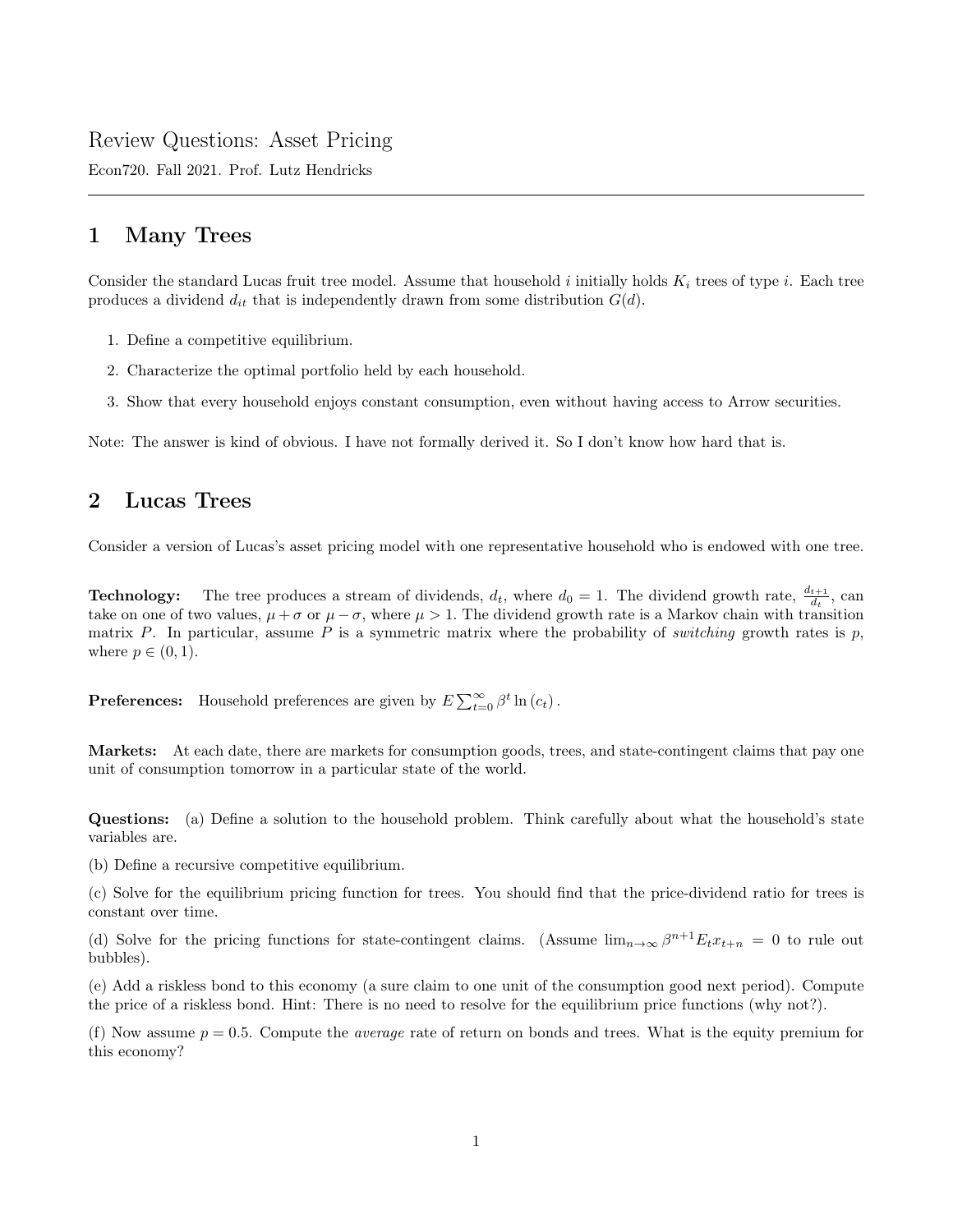## 2.1 Answer: Lucas Trees

(a) Let  $\mu(z) = \frac{d}{dz-1}$ . The household's state variables are the exogenous states  $(z, d)$  and last period's choices  $s, y(0), y(1)$ . The controls are  $s', y'(0), y'(1)$ . The Bellman equation is

$$
v\left(s,y\left(0\right),y\left(1\right),z,d\right)=\max_{s^{\prime},y^{\prime}\left(1\right),y^{\prime}\left(0\right)}\left\{ \ln c+\beta E\left[v\left(s^{\prime},y^{\prime}\left(0\right),y^{\prime}\left(1\right),z^{\prime},d^{\prime}\right)\right]\right\}
$$

subject to the budget constraint

$$
c + p(z, d) s' + y'(1) q(1|z) + y'(0) q(0|z) = s (p(z, d) + d) + y(z)
$$
  

$$
d' = \mu(z') d
$$

More explicitly

$$
v(s, y(0), y(1), z, d) = \max_{z'} w\left(s\left(p(z, d) + d\right) + y(z) - p(z, d) s' - \sum_{z'} y'(z') q(z'|z)\right) + \beta \sum_{z'} \Pr(z'|z) v(s', y'(0), y'(1), z', d\mu(z'))
$$

FOCs:

$$
p(z,d) u'(c) = \beta \sum_{z'} \Pr(z'|z) v_1(s',y'(0),y'(1),z',\mu(z')d)
$$
 (1)

$$
q(z'|z) u'(c) = \beta \Pr(z'|z) v_{y'(z')} (s', y'(0), y'(1), z', \mu(z')) d)
$$
 (2)

where the latter holds for all  $z'$ . Envelope conditions:

$$
v_1(.) = u'(c) (p(z, d) + d)
$$
 (3)

$$
v_{y(z)}(.) = u'(c) \tag{4}
$$

The Euler equation is standard:

$$
u'(c) \ p(z,d) = \beta \sum_{z'} \Pr(z'|z) \ u'(c') \ [p(z', d\mu(z')) + d\mu(z')]
$$

There is another Euler equation for state-contingent claims:

 $u'(c) q(z'|z) = \beta \Pr(z'|z) u'(c')$ 

where it is understood that  $c'$  is the realization in the right state tomorrow.

A solution to the household problem consists of a value function and policy functions for  $s'(s, y(0), y(1), z, d)$  and  $y'(z'; s, y(0), y(1), z, d)$  such that:

- $\bullet$  v satisfies the fixed-point property of the Bellman equation, given optimal policies.
- Optimal policies maximize the right hand side of the Bellman equation, given  $v$ .

(b) A recursive competitive equilibrium is:

- 1. A set of individual decision rules,
- 2. A set of pricing functions  $p(z, d)$ ,  $q(z'|z)$ ,

such that:

1. Given pricing functions the decision rules solve the household's dynamic program (see (a)).

2. Markets clear:

$$
s'(1,0,0,z,d) = 1
$$
  

$$
y'(z';z,0,0,z,d) = 0
$$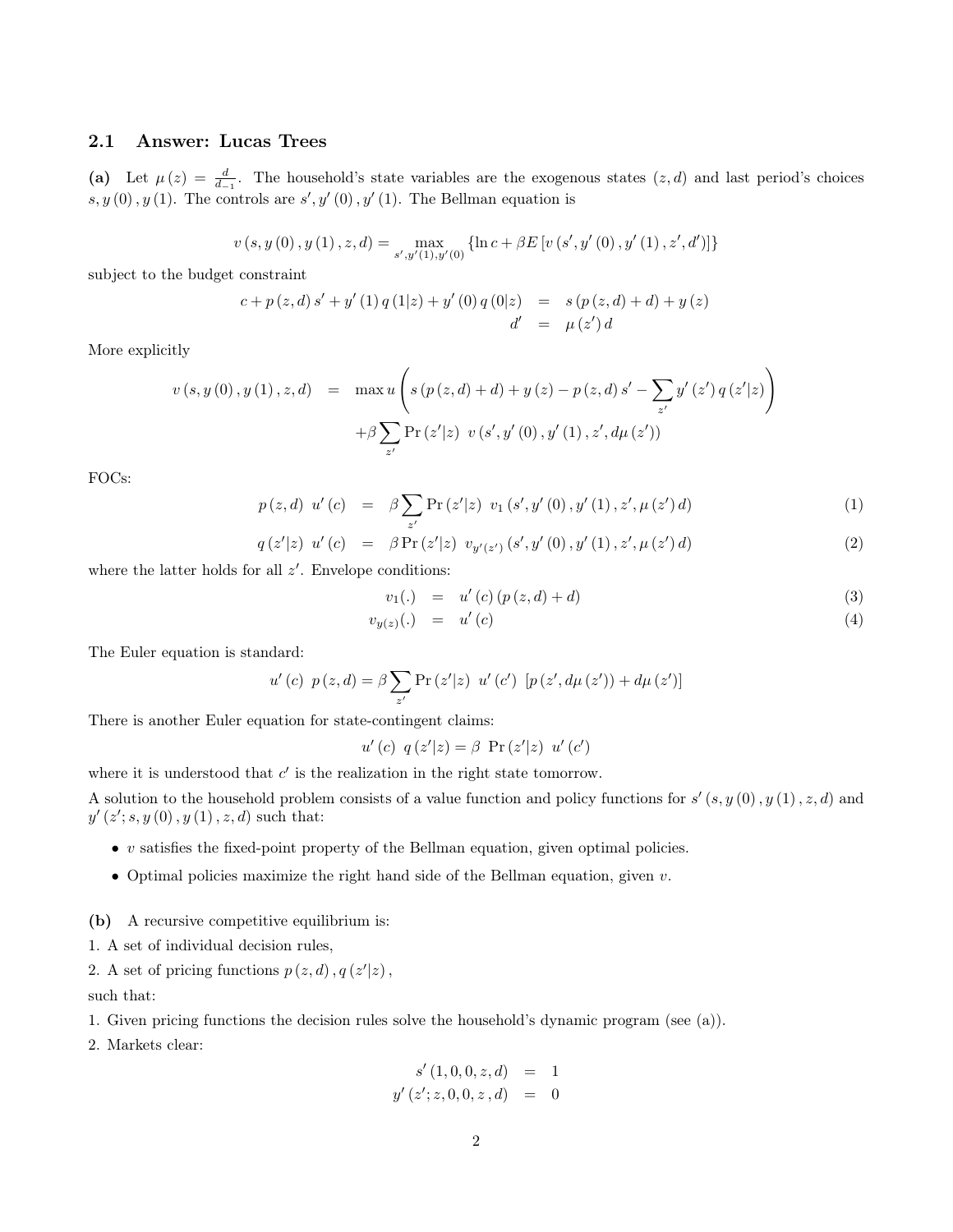(c) It's convenient to use time subscripts now:

$$
\frac{p_t}{c_t} = \beta E_t \left[ \frac{1}{c_{t+1}} (p_{t+1} + d_{t+1}) \right]
$$

In equilibrium  $c_t = d_t$ . Hence,

$$
\frac{p_t}{d_t} = \beta E_t \left[ \frac{1}{d_{t+1}} (p_{t+1} + d_{t+1}) \right]
$$

Define  $x = p/d$ . Iterating forward and using law of iterated expectations then yields

$$
x_t = \beta + \beta^2 + \beta^2 E_t [E_{t+1} \{x_{t+1}\}]
$$
  
=  $\beta + \beta^2 + \beta^3 + ... + \beta^{n+1} + \beta^{n+1} E_t E_{t+1} ... E_{n-1} [E_n \{x_n\}]$   
=  $\beta + \beta^2 + \beta^3 + ... + \beta^{n+1} + \beta^{n+1} E_t x_{t+n}$ 

Assuming  $\lim_{n\to\infty} \beta^{n+1} E_t x_{t+n} = 0$  yields

$$
\frac{p_t}{d_t} = \frac{\beta}{1 - \beta}, \text{ or}
$$
\n
$$
p(z, d) = \frac{\beta}{1 - \beta} d
$$
\n(5)

The price-dividend ratio is constant, verifying our assumption that  $x$  depends only on  $z$ .

(d) Next,  $(2)$  and  $(4)$  imply

$$
q(z'|z) = \beta \operatorname{Pr}(z'|z) \frac{d}{\mu(z') \ d}
$$

because, in equilibrium  $c = d \Longrightarrow \frac{c}{c'} = \frac{d}{d'}$ . Hence,

$$
q(z'=1|z=0) = \frac{\beta p}{\mu+\sigma};
$$
  

$$
q(z'=1|z=1) = \frac{\beta(1-p)}{\mu+\sigma};
$$

Similarly,

$$
q(z'=0|z=0) = \frac{\beta p}{\mu - \sigma};
$$
  

$$
q(z'=0|z=1) = \frac{\beta(1-p)}{\mu - \sigma};
$$

(e) The key is that the bond is a redundant asset. We can therefore determine the price,  $Q(z)$ , simply as the sum of two assets that replicate the bond:

$$
Q(z) = q(z' = 1|z) + q(z' = 0|z), \qquad (6)
$$

which implies that

$$
Q(z=0) = \frac{\beta p}{\mu + \sigma} + \frac{\beta (1-p)}{\mu - \sigma};
$$
  

$$
Q(z=1) = \frac{\beta (1-p)}{\mu + \sigma} + \frac{\beta p}{\mu - \sigma}
$$